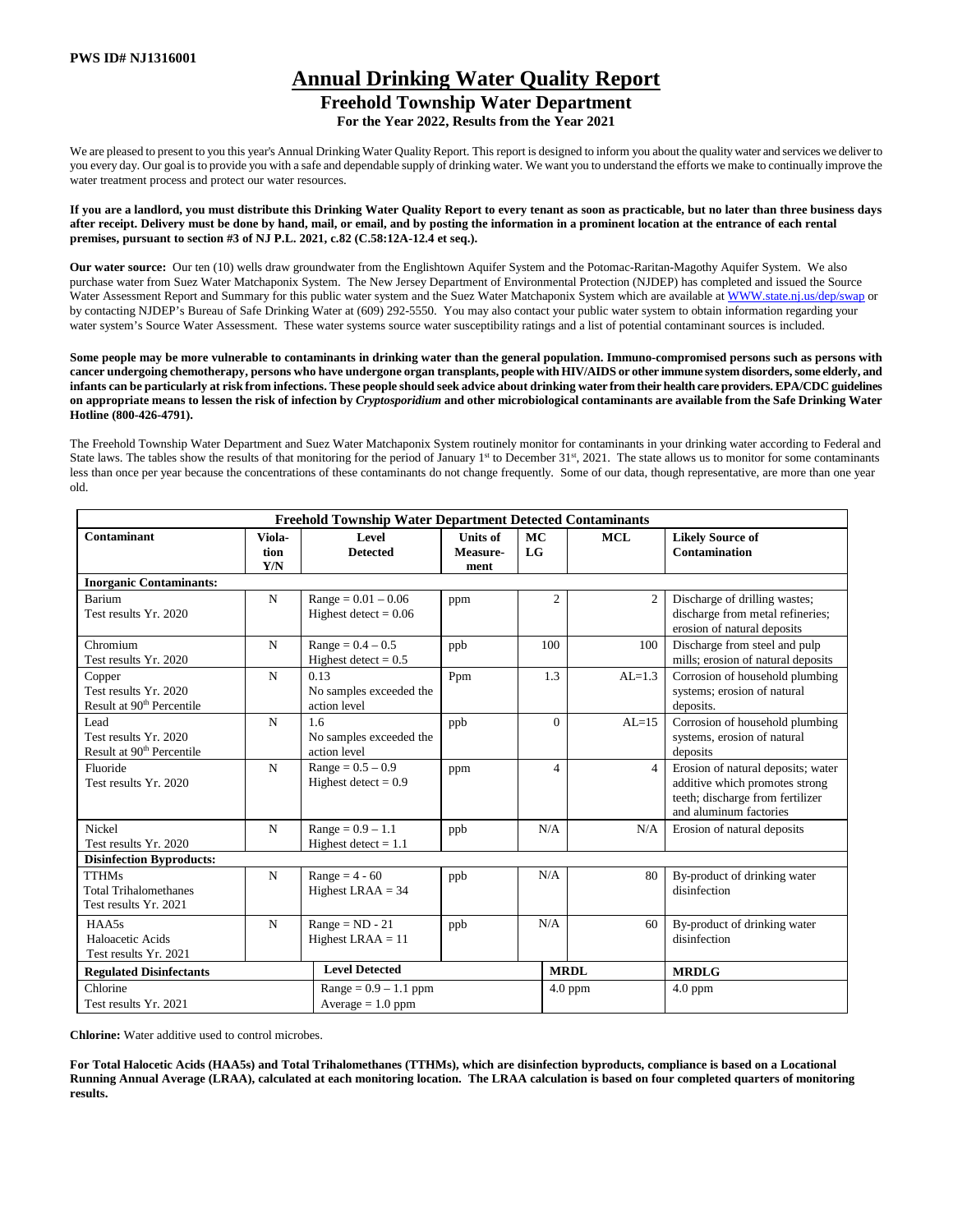|                                                              |                       | 2021 Suez Water Matchaponix System Detected Contaminants  | <b>PWS ID # NJ1326004</b>              |                 |                                                          |                                                                                                                                                      |  |  |  |  |
|--------------------------------------------------------------|-----------------------|-----------------------------------------------------------|----------------------------------------|-----------------|----------------------------------------------------------|------------------------------------------------------------------------------------------------------------------------------------------------------|--|--|--|--|
| Contaminant                                                  | Viola-<br>tion<br>Y/N | Level<br><b>Detected</b>                                  | <b>Units of</b><br><b>Measure-ment</b> | MC<br><b>LG</b> | <b>MCL</b>                                               | <b>Likely Source of Contamination</b>                                                                                                                |  |  |  |  |
| <b>Microbiological Contaminants:</b>                         |                       |                                                           |                                        |                 |                                                          |                                                                                                                                                      |  |  |  |  |
| Turbidity                                                    | $\mathbf N$           | $Range = 0.015 - 0.197$<br>$100\% < 0.3$ NTU              | <b>NTU</b>                             | N/A             | <b>TT</b><br>95% Of<br>monthly<br>samples $< 0.3$<br>NTU | Soil runoff                                                                                                                                          |  |  |  |  |
| <b>Total Organ Carbon</b><br>(TOC)                           | $\mathbf N$           | Range = $0.91 - 1.32$ %                                   | ppm                                    | N/A             | <b>TT</b><br>% of removal                                | Soil runoff                                                                                                                                          |  |  |  |  |
| <b>Inorganic Contaminants:</b>                               |                       |                                                           |                                        |                 |                                                          |                                                                                                                                                      |  |  |  |  |
| Cadmium                                                      | $\mathbf N$           | 0.3                                                       | ppb                                    | 5               |                                                          | 5<br>Corrosion of galvanized pipes;<br>erosion of natural deposits;<br>discharge from metal refineries;<br>runoff from waste batteries and<br>paints |  |  |  |  |
| Nitrate (as Nitrogen)                                        | $\mathbf N$           | 0.6                                                       | ppm                                    | 10              | 10                                                       | Runoff from fertilizer use;<br>leaching from septic tanks,<br>sewage; erosion of natural<br>deposits                                                 |  |  |  |  |
| <b>Radioactive Contaminants</b>                              |                       |                                                           |                                        |                 |                                                          |                                                                                                                                                      |  |  |  |  |
| <b>Combined Radium</b><br>228 & 226<br>Test results Yr. 2017 | $\mathbf N$           | $Range = 1.5$<br>Highest detect $= 1.5$                   | pCi/1                                  | $\mathbf{0}$    | 5                                                        | Erosion of natural deposits                                                                                                                          |  |  |  |  |
| <b>PFAS Per- and Polyfluoroalkyl Substances:</b>             |                       |                                                           |                                        |                 |                                                          |                                                                                                                                                      |  |  |  |  |
| <b>PFOS</b><br>Perfluorooctane Sulfonic Acid                 | N                     | $Range = ND - 2.8$<br>Highest detect $= 2.8$              | ppt                                    | N/A             | 13                                                       | Used in the manufacture of<br>fluoropolymers                                                                                                         |  |  |  |  |
| <b>PFOA</b><br>Perfluorooctane Acid                          | ${\bf N}$             | $Range = 4.6 - 7.5$<br>Highest detect $= 7.5$             | ppt                                    | N/A             | 14                                                       | Used in the manufacture of<br>fluoropolymers                                                                                                         |  |  |  |  |
| <b>Regulated Disinfectants</b>                               |                       | <b>Level Detected</b>                                     |                                        | <b>MRDL</b>     |                                                          | <b>MRDLG</b>                                                                                                                                         |  |  |  |  |
| Chlorine                                                     |                       | $Range = 0.91 - 1.19$ ppm<br>Highest Average $= 1.08$ ppm |                                        | $4.0$ ppm       |                                                          | $4.0$ ppm                                                                                                                                            |  |  |  |  |

**Chlorine:** Water additive used to control microbes.

# **Cryptosporidium**

Cryptosporidium is a microbial pathogen found in surface water throughout the U.S. Although filtration removes Cryptosporidium, the most commonly used filtration methods cannot guarantee 100 percent removal. Our monitoring indicates the presence of these organisms in the past in our source water. Current test methods do not allow us to determine if the organisms were viable or if they are capable of causing disease. Ingestion of Cryptosporidium may cause cryptosporidiosis, an abdominal infection. Symptoms of infection include nausea, diarrhea, and abdominal cramps. Most healthy individuals can overcome the disease within a few weeks. However, immuno-compromised people, infants and small children, and the elderly are at greater risk of developing life-threatening illness. We encourage immuno-compromised individuals to consult their doctor regarding appropriate precautions to take to avoid infection. Cryptosporidium must be ingested to cause disease, and it may be spread through means other than drinking water.

Suez Water Matchaponix started the second round of source water monitoring in accordance with the requirements of EPA's Long Term 2 Enhanced Surface Water Treatment Rule in 2016. This monitoring continued through September 2018. The data collected in 2018 is presented in the Source Water Pathogen Monitoring Table below. Results of this monitoring will be used to determine whether additional treatment for removal/inactivation of *Cryptosporidium* is required.

|                              | <b>Source Water Pathogen Monitoring</b> |                                                               |  |  |  |  |  |  |  |  |  |  |
|------------------------------|-----------------------------------------|---------------------------------------------------------------|--|--|--|--|--|--|--|--|--|--|
| Contaminant                  | <b>Matchaponix Brook</b>                | <b>Typical Source</b>                                         |  |  |  |  |  |  |  |  |  |  |
| Cryptosporidium<br>Oocvsts/L |                                         | Microbial pathogens found in surface water throughout the US. |  |  |  |  |  |  |  |  |  |  |
| Giardia Cysts/L              |                                         | Microbial pathogens found in surface water throughout the US. |  |  |  |  |  |  |  |  |  |  |

The Safe Drinking Water Act regulations allow monitoring waivers to reduce or eliminate the monitoring requirements for asbestos and synthetic organic chemicals. Our system and Suez Water received monitoring waivers for synthetic organic chemicals.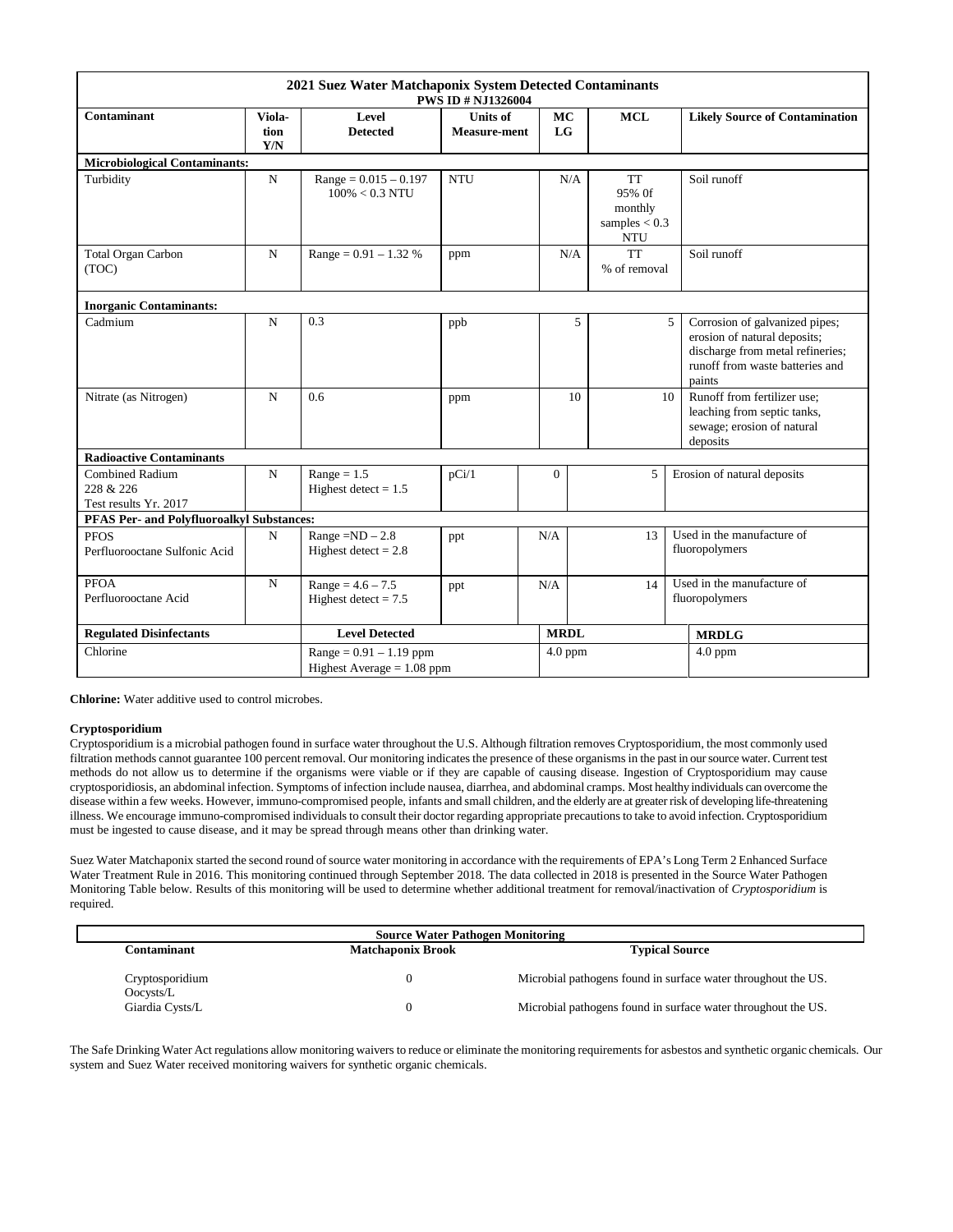## **Sources of Lead in Drinking Water**

The Freehold Township Water Department and Suez Water Matchaponix System are responsible for providing high quality drinking water but cannot control the variety of materials used in plumbing components. Although most lead exposure occurs from inhaling dust or from contaminated soil, or when children eat paint chips, the U.S. Environmental Protection Agency (USEPA) estimates that 10 to 20 percent of human exposure to lead may come from lead in drinking water. Infants who consume mostly mixed formula can receive 40 percent to 60 percent of their exposure to lead from drinking water. Lead is rarely found in the source of your drinking water but enters tap water through corrosion, or wearing away, of materials containing lead in the water distribution system and household plumbing materials. These materials include lead-based solder used to join copper pipes, brass, and chrome-brass faucets, and in some cases, service lines made of or lined with lead. New brass faucets, fittings, and valves, including those advertised as "lead-free", may still contain a small percentage of lead, and contribute lead to drinking water. The law currently allows end-use brass fixtures, such as faucets, with up to 0.25 percent lead to be labeled as "lead free". However, prior to January 4, 2014, "lead free" allowed up to 8 percent lead content of the wetted surfaces of plumbing products including those labeled National Sanitation Foundation (NSF) certified. Visit the NSF website at www.nsf.org to learn more about lead-containing plumbing fixtures. Consumers should be aware of this when choosing fixtures and take appropriate precautions. When water stands in lead service lines, lead pipes, or plumbing systems containing lead for several hours or more, the lead may dissolve into your drinking water. This means the first water drawn from the tap in the morning, or later in the afternoon if the water has not been used all day, can contain fairly high levels of lead.

# **Steps You Can Take to Reduce Exposure to Lead in Drinking Water**

*For a full list of steps visit:<https://www.state.nj.us/dep/watersupply/dwc-lead-consumer.html>*

**Run the cold water to flush out lead.** Let the water run from the tap before using it for drinking or cooking any time the water in the faucet has gone unused for more than six hours. The longer the water resides in plumbing the more lead it may contain. Flushing the tap means running the cold-water faucet. Let the water run from the cold-water tap based on the length of the lead service line and the plumbing configuration in your home. In other words, the larger the home or building and the greater the distance to the water main (in the street), the more water it will take to flush properly. Although toilet flushing or showering flushes water through a portion of the plumbing system, you still need to flush the water in each faucet before using it for drinking or cooking. Flushing tap water is a simple and inexpensive measure you can take to protect your health. It usually uses less than one gallon of water. **Use cold, flushed water for cooking and preparing baby formula.** Because lead from lead-containing plumbing materials and pipes can dissolve into hot water more easily than cold water, never drink, cook, or prepare beverages including baby formula using hot water from the tap. If you have not had your water sampled or if you know, it is recommended that bottled or filtered water be used for drinking and preparing baby formula. If you need hot water, draw water from the cold tap and then heat it.

**Do not boil water to remove lead.** Boiling water will not reduce lead; however, it is still safe to wash dishes and do laundry. Lead will not soak into dishware or most clothes.

**Use alternative sources or treatment of water.** You may want to consider purchasing bottled water or a water filter. Read the package to be sure the filter is approved to reduce lead or contact NSF International at 800-NSF-8010 o[r www.nsf.org](http://www.nsf.org/) for information on performance standards for water filters. **Determine if you have interior lead plumbing or solder.** If your home/building was constructed prior to 1987, it is important to determine if interior lead solder or lead pipes are present. You can check yourself, hire a licensed plumber, or check with your landlord.

**Replace plumbing fixtures and service lines containing lead.** Replace brass faucets, fittings, and valves that do not meet the current definition of "lead free" from 2014 (as explained above). Visit the NSF website a[t www.nsf.org](http://www.nsf.org/) to learn more about lead-containing plumbing fixtures.

**Remove and clean aerators/screens on plumbing fixtures.** Over time, particles and sediment can collect in the aerator screen. Regularly remove and clean aerators screens located at the tip of faucets and remove any particles.

**Test your water for lead.** Please call the Freehold Township Water Department at 732-294-2170 to find out how to get your water tested for lead. Testing is essential because you cannot see, taste, or smell lead in drinking water**.**

Get your child tested. Contact your local health department or healthcare provider to find out how you can get your child tested for lead if you are concerned about lead exposure. New Jersey law requires that children be tested for lead in their blood at both 1 and 2 years of age and before they are 6 years old if they have never been tested before or if they have been exposed to a known source of lead.

**Have an electrician check your wiring.** If grounding wires from the electrical system are attached to your pipes, corrosion may be greater. Check with a licensed electrician or your local electrical code to determine if your wiring can be grounded elsewhere. DO NOT attempt to change the wiring yourself because improper grounding can cause electrical shock and fire hazards.

**Water softeners and reverse osmosis units** will remove lead from water but can also make the water more corrosive to lead solder and plumbing by removing certain minerals; therefore, the installation of these treatment units at the point of entry into homes with lead plumbing should only be done under supervision of a qualified water treatment professional.

## **Health Effects of Lead**

Lead can cause serious health problems if too much enters your body from drinking water or other sources. It can cause damage to the brain and kidneys and can interfere with the production of red blood cells that carry oxygen to all parts of your body. The greatest risk of lead exposure is to infants, young children, and pregnant women. Scientists have linked the effects of lead on the brain with lowered IQ in children. Adults with kidney problems and high blood pressure can be affected by low levels of lead more than healthy adults. Lead is stored in the bones, and it can be released later in life. During pregnancy, the child receives lead from the mother's bones, which may affect brain development. Contact your local health department or healthcare provider to find out how you can get your child tested for lead if you are concerned about lead exposure. You can find out more about how to get your child tested and how to pay for it at [https://www.state.nj.us/health/childhoodlead/testing.shtml.](https://www.state.nj.us/health/childhoodlead/testing.shtml) 

**In July 2021, P.L.2021, Ch.183 (Law) was enacted, requiring all community water systems to replace lead service lines in their service area within 10 years. Under the law, the Freehold Township Water Department is required to notify customers, non-paying consumers, and any off-site owner of a property (e.g., landlord) when it is known they are served by a lead service line\*. Our service line inventory is available upon request.**

# **What are PFOA and PFOS?**

Perfluorooctanoic acid (PFOA) and perfluorooctane sulfonate (PFOS) are per- and polyfluoroalkyl substances (PFAS), previously referred to as perfluorinated compounds, or PFCs, that are man-made and used in industrial and commercial applications. PFOA was used as a processing aid in the manufacture of fluoropolymers used in non-stick cookware and other products, as well as other commercial and industrial uses based on its resistance to harsh chemicals and high temperatures. PFOS are used in metal plating and finishing as well as in various commercial products. PFOS were previously used as a major ingredient in aqueous film forming foams for firefighting and training, and PFOA and PFOS are found in consumer products such as stain resistant coatings for upholstery and carpets, water resistant outdoor clothing, and grease proof food packaging. Although the use of PFOA and PFOS has decreased substantially, contamination is expected to continue indefinitely because these substances are extremely persistent in the environment and are soluble and mobile in water. More information can be found at: [https://www.state.nj.us/dep/wms/bears/docs/2019-4-15-FAQs\\_PFOS-PFOA-websites-OLA%204-24-19SDM-\(003\).pdf](https://www.state.nj.us/dep/wms/bears/docs/2019-4-15-FAQs_PFOS-PFOA-websites-OLA%204-24-19SDM-(003).pdf)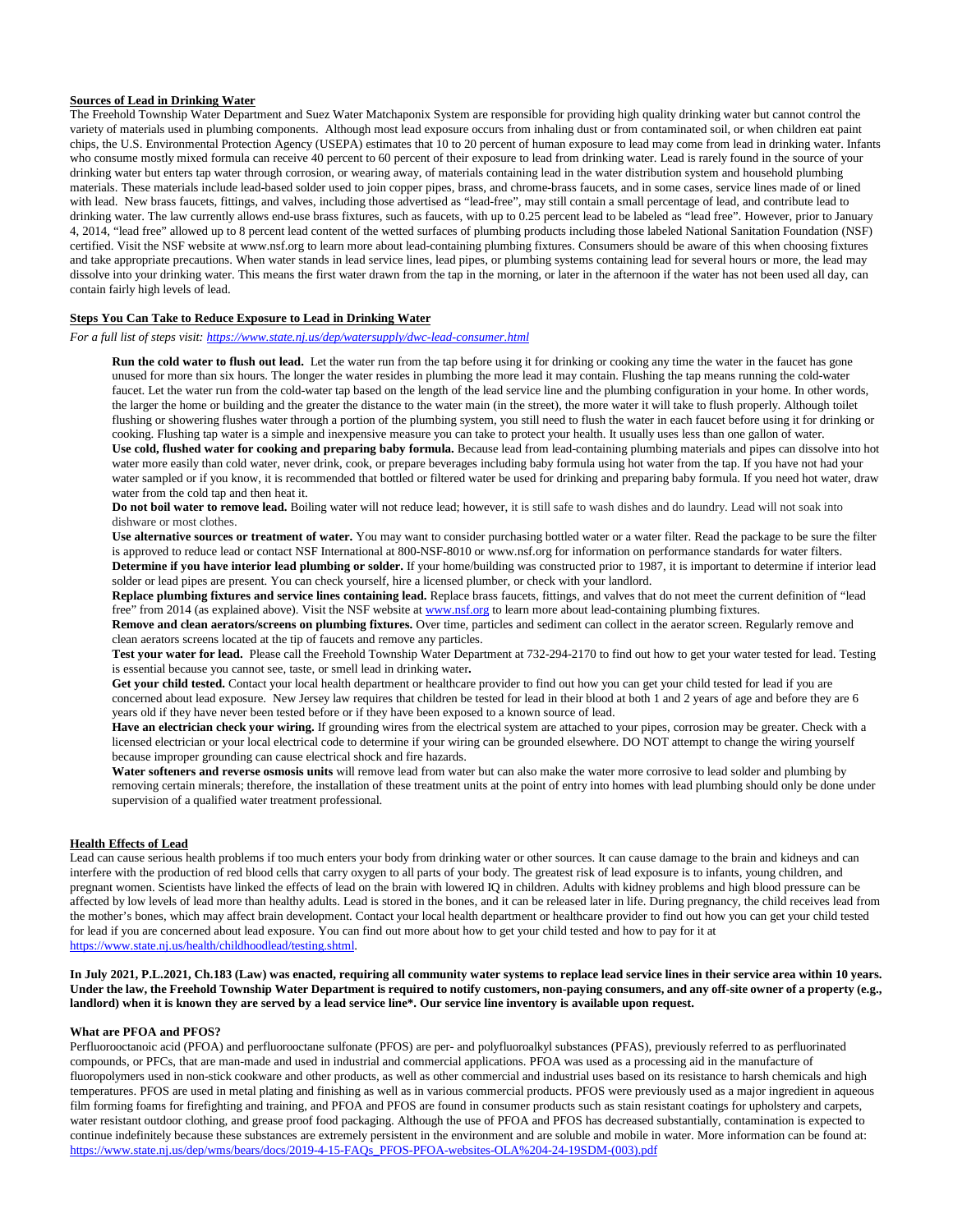## **Definitions:**

In the "Test Result" tables you will find many terms and abbreviations you might not be familiar with. To help you better understand these terms we've provided the following definitions:

Non-Detects (ND) - laboratory analysis indicates that the contaminant is not present.

Parts per million (ppm) or Milligrams per liter (mg/l) -one part per million corresponds to one minute in two years or a penny in \$10,000.

Parts per billion (ppb) or Micrograms per liter - one part per billion corresponds to one minute in 2,000 years, or a single penny in \$10,000,000.

Parts per trillion (ppt) or nanogram per liter - one part per trillion corresponds to one minute in 20,000 years, or a single penny in \$100,000,000.

Picocuries per liter (pCi/L) - picocuries per liter is a measure of the radioactivity in water.

Nephelometric Turbidity Unit (NTU) - nephelometric turbidity unit is a measure of the clarity of water. Turbidity in excess of 5 NTU is just noticeable to the average person.

Action Level - the concentration of a contaminant which, if exceeded, triggers treatment or other requirements which a water system must follow.

Treatment Technique (TT) - A treatment technique is a required process intended to reduce the level of a contaminant in water.

Turbidity – is a measure of the cloudiness of the water. We monitor it because it is a good indicator of the effectiveness of our filtration system.

Maximum Contaminant Level - The "Maximum Allowed" (MCL) is the highest level of a contaminant that is allowed in drinking water. MCLs are set as close to the MCLGs as feasible using the best available treatment technology.

Maximum Contaminant Level Goal -The "Goal" (MCLG) is the level of a contaminant in drinking water below which there is no known or expected risk to health. MCLGs allow for a margin of safety.

Maximum Residual Disinfectant Level (MRDL)- The highest level of a disinfectant allowed in drinking water. There is convincing evidence that addition of a disinfectant is necessary for control of microbial contaminants.

Maximum Residual Disinfectant Level Goal (MRDLG)- The level of a drinking water disinfectant, below which there is no known or expected risk to health. MRDLGs do not reflect the benefits of the use of disinfectants to control microbial contamination.

#### **Drinking Water Sources:**

The sources of drinking water (both tap water and bottled water) include rivers, lakes, streams, ponds, reservoirs springs and wells. As water travels over the surface of the land or through the ground, it dissolves naturally occurring minerals, and in some cases radioactive material, and can pick up substances resulting from the presence of animals or from human activity.

Contaminants that may be present in the source water include:

- Microbial contaminants, such as viruses and bacteria, which may come from sewage treatment plants, septic systems, agricultural livestock operations, and wildlife
- Inorganic contaminants such as salts and metals, which can be naturally occurring or result from urban stormwater runoff, industrial or domestic wastewater discharges, oil and gas production, mining, or farming
- Pesticides and herbicides, which may come from a variety of sources such as agriculture, urban stormwater runoff, and septic systems, and residential uses.
- Organic chemical contaminants, including synthetic and volatile organic chemicals, which are byproducts of industrial processes and petroleum production, and can also come from gas stations, urban stormwater runoff, and septic systems
- Radioactive contaminants, which can be naturally occurring or be the result of oil and gas production and mining activities

In order to ensure that tap water is safe to drink, EPA prescribes regulations which limit the amount of certain contaminants in water provided by public water systems. Food and drug administration regulations establish limits for contaminants in bottled water, which must provide the same protection for public health. Drinking water, including bottled water, may reasonably be expected to contain at least small amounts of some contaminants. The presence of contaminants does not necessarily indicate that the water poses a health risk. More information about contaminants and potential health effects can be obtained by calling the Environmental Protection Agency's Safe Drinking Water Hotline at 1-800-426-4791.

#### **Special Notice:**

We are required to monitor for pH and orthophosphate at our Treatment Facilities and the Distribution System on a regular basis. All samples were taken correctly and were in compliance, but some of the sample results between 7/1/2020 and 12/31/2020 were inadvertently submitted late to NJDEP.

#### **Special Notice:**

Public community water systems must comply with the Consumer Confidence Rule, which requires community water systems to prepare a Consumer Confidence Report (CCR) / Water Quality Report annually, containing the previous year's drinking water monitoring data, and submit to both their customers and New Jersey Department of Environmental Protection (NJDEP) by July 1<sup>st</sup> and a CCR Certification Form to NJDEP by October 1<sup>st</sup> of each year. For the year 2021, we inadvertently submitted this water system's CCR late to NJDEP. (7/19/21)

**If you have questions about this report or concerning your water utility, please call Timothy Keune at the Freehold Township Water Department: 732- 294-2170. If you want to learn more, please attend any of our regularly scheduled Township meetings. Thank you.**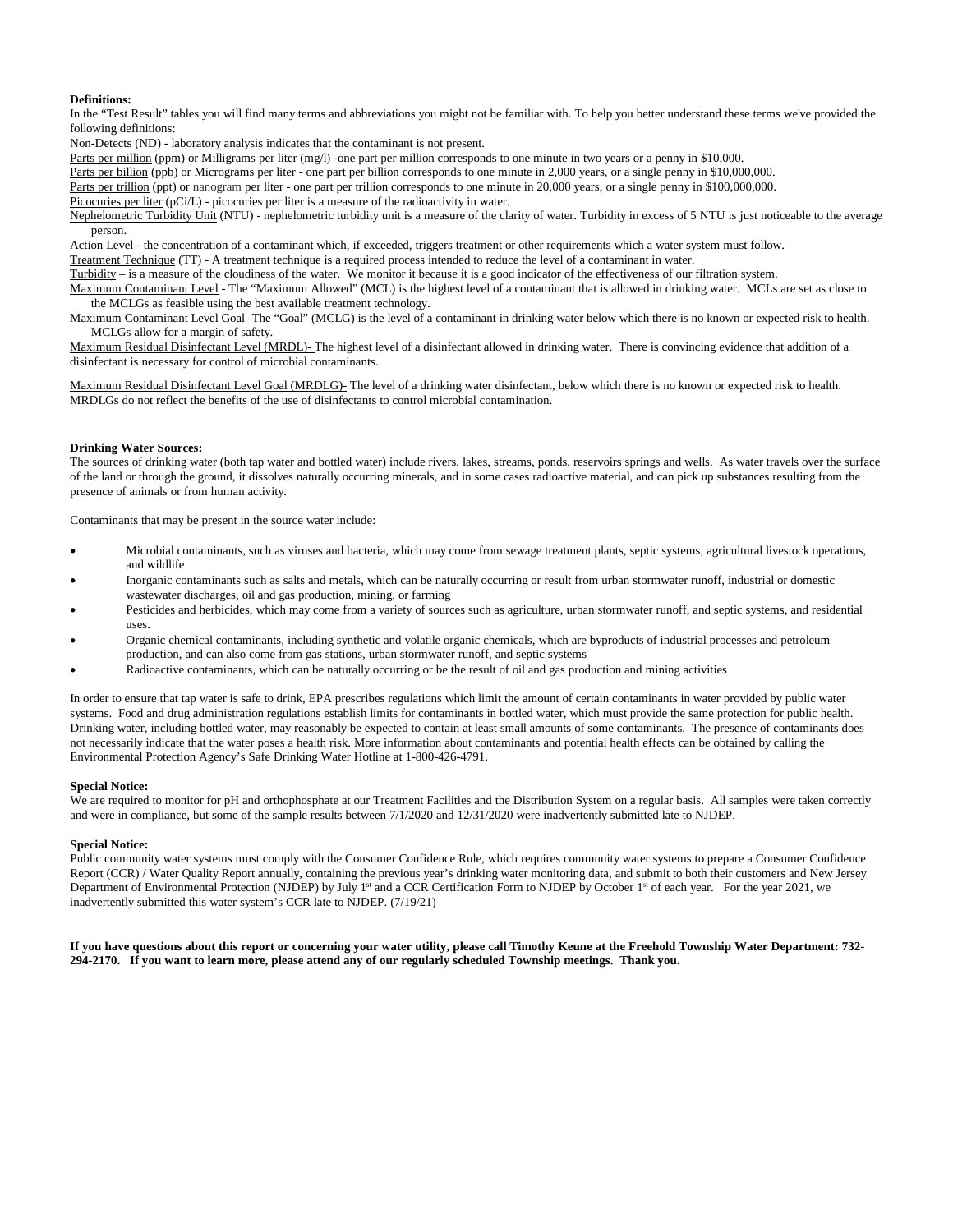## **Suez Water Matchaponix- PWSID # NJ1326004**

Suez Water Matchaponix is a public community water system consisting of 1 surface water intake.

This system's source water comes from the Matchaponix Brook.

## **Susceptibility Ratings for Suez Matchaponix Source**

The table below illustrates the susceptibility ratings for the seven contaminant categories (and radon) for each source in the system. The table provides the number of wells and intakes that rated high (H), medium (M), or low (L) for each contaminant category.

The seven contaminant categories are defined at the bottom of this page. DEP considered all surface water highly susceptible to pathogens, therefore all intakes received a high rating for the pathogen category. For the purpose of Source Water Assessment Program, radionuclides are more of a concern for ground water than surface water. As a result, surface water intakes' susceptibility to radionuclides was not determined and they all received a low rating.

**If a system is rated highly susceptible for a contaminant category, it does not mean a customer is or will be consuming contaminated drinking water.** The rating reflects the potential for contamination of source water, not the existence of contamination. Public water systems are required to monitor for regulated contaminants and to install treatment if any contaminants are detected at frequencies and concentrations above allowable levels. As a result of the assessments, DEP may customize (change existing) monitoring schedules based on the susceptibility ratings.

|                              | <b>Pathogens</b> |   |   | <b>Nutrients</b> |   |   | <b>Pesticides</b> |   |   | <b>Volatile</b><br>Organic<br>Compounds |   |   | <b>Inorganics</b> |   |   | <b>Radionuclides</b> |   |   | Radon |   |   | <b>Disinfection</b><br><b>Byproduct</b><br><b>Precursors</b> |   |  |
|------------------------------|------------------|---|---|------------------|---|---|-------------------|---|---|-----------------------------------------|---|---|-------------------|---|---|----------------------|---|---|-------|---|---|--------------------------------------------------------------|---|--|
| Sources                      | H                | M | ∸ | H                | M | ⊷ | H                 | M | ∸ |                                         | M | ∸ | H                 | M | L | H                    | M | ⊷ | H     | M | ┶ | H                                                            | M |  |
| Surface water<br>intakes - 1 |                  |   |   | л.               |   |   |                   |   |   |                                         |   |   |                   |   |   |                      |   |   |       |   |   |                                                              |   |  |

# **Freehold Township Water Department- PWSID # NJ1316001**

Freehold Township Water Department is a public community water system consisting of 10 wells.

This system's source water comes from the following aquifers: Englishtown Aquifer System and the Potomac-Raritan-Magothy Aquifer System.

This system purchases water from the following water system: Suez Water New Jersey Matchaponix System.

## **Susceptibility Ratings for Freehold Township Water Department Sources**

The table below illustrates the susceptibility ratings for the seven contaminant categories (and radon) for each source in the system. The table provides the number of wells and intakes that rated high (H), medium (M), or low (L) for each contaminant category. For susceptibility ratings of purchased water, refer to the specific water system's source water assessment report.

The seven contaminant categories are defined at the bottom of this page. DEP considered all surface water highly susceptible to pathogens, therefore all intakes received a high rating for the pathogen category. For the purpose of Source Water Assessment Program, radionuclides are more of a concern for ground water than surface water. As a result, surface water intakes' susceptibility to radionuclides was not determined and they all received a low rating.

**If a system is rated highly susceptible for a contaminant category, it does not mean a customer is or will be consuming contaminated drinking water.** The rating reflects the potential for contamination of source water, not the existence of contamination. Public water systems are required to monitor for regulated contaminants and to install treatment if any contaminants are detected at frequencies and concentrations above allowable levels. As a result of the assessments, DEP may customize (change existing) monitoring schedules based on the susceptibility ratings.

|                   |   | <b>Nutrients</b><br><b>Pathogens</b> |    |   | <b>Pesticides</b> |    |   | <b>Volatile</b><br>Organic<br>Compounds |    |   | <b>Inorganics</b> |    |   | <b>Radionuclides</b>            |   |   | Radon |  |   | <b>Disinfection</b><br><b>Byproduct</b><br><b>Precursors</b> |    |  |              |  |
|-------------------|---|--------------------------------------|----|---|-------------------|----|---|-----------------------------------------|----|---|-------------------|----|---|---------------------------------|---|---|-------|--|---|--------------------------------------------------------------|----|--|--------------|--|
| Sources           | H | M                                    | ∸  | H | M                 |    | H | M                                       | ໋  | H | M                 | L  | H | M                               | ⊷ | H | M     |  | H | M                                                            | ∸  |  | M            |  |
| <b>Wells - 10</b> |   |                                      | 10 |   |                   | 10 |   |                                         | 10 |   |                   | 10 |   | $\rightarrow$<br>$\overline{ }$ | 8 |   | Ð     |  |   |                                                              | 10 |  | $\mathbf{0}$ |  |

**Pathogens:** Disease-causing organisms such as bacteria and viruses. Common sources are animal and human fecal wastes.

**Nutrients:** Compounds, minerals and elements that aid growth, that are both naturally occurring and man-made. Examples include nitrogen and phosphorus. **Volatile Organic Compounds:** Man-made chemicals used as solvents, degreasers, and gasoline components. Examples include benzene, methyl tertiary butyl ether

(MTBE), and vinyl chloride.

**Pesticides**: Man-made chemicals used to control pests, weeds and fungus. Common sources include land application and manufacturing centers of pesticides. Examples include herbicides such as atrazine, and insecticides such as chlordane.

**Inorganics:** Mineral-based compounds that are both naturally occurring and man-made. Examples include arsenic, asbestos, copper, lead, and nitrate. **Radionuclides:** Radioactive substances that are both naturally occurring and man-made. Examples include radium and uranium.